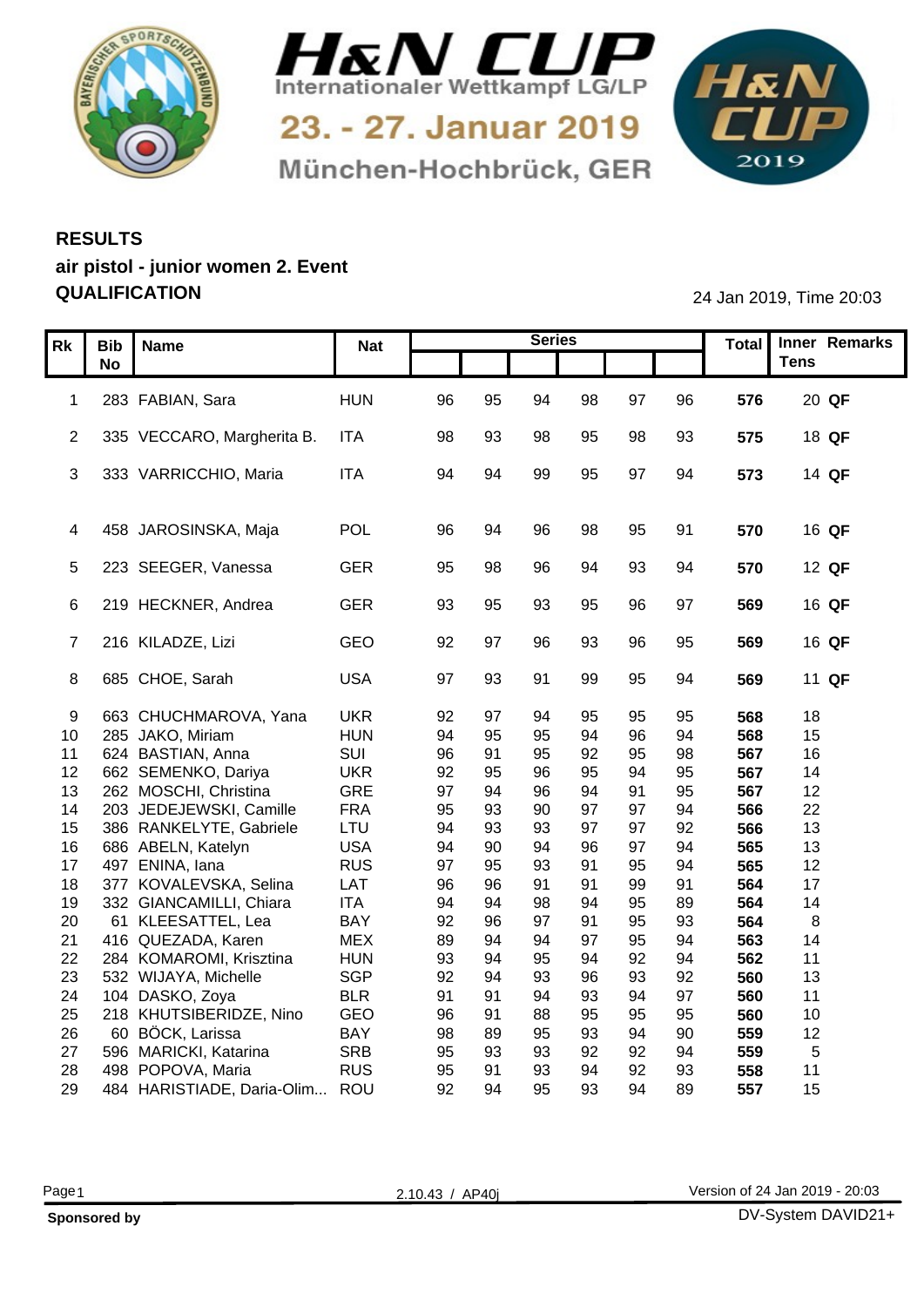



München-Hochbrück, GER

1&N 

## **RESULTS air pistol - junior women 2. Event QUALIFICATION** 24 Jan 2019, Time 20:03

|     | Rk   Bib   Name              | <b>Nat</b> |    |      | <b>Series</b>        |                      |    |     | Total Inner Remarks |  |
|-----|------------------------------|------------|----|------|----------------------|----------------------|----|-----|---------------------|--|
|     | <b>No</b>                    |            |    |      |                      |                      |    |     | <b>Tens</b>         |  |
|     |                              |            |    |      |                      |                      |    |     |                     |  |
|     | 30 368 SATO, Rin             | JPN        | 91 | 93   | 94                   | 97<br>90             | 92 | 557 | 12                  |  |
| 31  | 460 DABROWSKA, Oliwia        | POL        | 95 | 92   | 90<br>90             | Q <sub>7</sub>       | 93 | 557 | 10 <sup>1</sup>     |  |
| 32  | 547 HEW, Yun Ting Shirlene   | SGP        | 94 | 92   | 92<br>94             | 89                   | 96 | 557 |                     |  |
| 33  | 221 OCKER, Tabea             | <b>GER</b> | 96 | 95   | 90                   | 92<br>92             | 92 | 557 |                     |  |
| 34  | 99 ROHACH, Yulyana           | <b>BLR</b> | 96 | 87   | 95<br>94             | 90                   | 95 | 557 |                     |  |
| 35  | 62 SCHUPPER, Eileen          | <b>BAY</b> | 93 | 93   | 91<br>94             | Q <sub>1</sub>       | 92 | 554 | 12                  |  |
| 36  | 369 UEDA, Yui                | <b>JPN</b> | 89 |      | 93<br>94             | 92                   | 95 | 554 |                     |  |
| 37  | 53 ADELS, Nina               | <b>BAY</b> | 88 | -93  |                      | 92                   | 93 | 554 |                     |  |
| 38  | 499 GOGOLEVA, Valeria        | <b>RUS</b> | 85 | 95   |                      | 94<br>9C             | 95 | 553 | 13                  |  |
| 39  | 27 GOSCH, Corina             | <b>AUT</b> | 93 | 92   | 92                   | 92                   | 95 | 553 | 10                  |  |
| 40  | 236 SCHNAIDT, Lisa           | <b>GER</b> | 91 | .97  | 90                   | 88<br>97             | 90 | 553 | 10 <sup>1</sup>     |  |
| -41 | 557 PREZELJ, Anja            | <b>SLO</b> | 93 | 92   | 89                   | 93<br>95             | 91 | 553 | - 6                 |  |
| 42  | 464 BORSUK, Dominika         | <b>POL</b> | 89 | - Q1 | ۹۷                   | ۵۰                   | 93 | 552 | 11                  |  |
| 43  | 487 DANILOVA, Diana          | <b>RUS</b> | 93 | -87  | 93<br>94             | ٩                    | 94 | 552 | 10 <sup>1</sup>     |  |
| 44  | 204 NICOLAS, Kateline        | <b>FRA</b> | 91 | 92   | 95<br>90             | 93                   | 91 | 552 | 10 <sup>°</sup>     |  |
|     | 45 593 SIMIC, Teodora        | <b>SRB</b> | 92 | .94  | 91<br>93             | 90                   | 92 | 552 | - Q                 |  |
| 46  | 437 AUNE, Ann Helen          | <b>NOR</b> | 93 | -94  | 91                   | 90<br>90             | 94 | 552 |                     |  |
| 47  | 302 FATEMA, Mufaddal         | <b>IND</b> | 92 | -91  | 90<br>94             | 90                   | 95 | 552 |                     |  |
| 48  | 436 JENSEN, Kirstin Dorothea | <b>NOR</b> | 87 | -91  | 95<br>97             | ٩                    | 90 | 551 | 10 <sup>°</sup>     |  |
| 49  | 388 VAICKELIONYTE, Ugne      | LTU        | 91 | 92   | 92                   | 93                   | 91 | 550 | 11                  |  |
|     | 50 559 SRPCIC, Pia           | <b>SLO</b> | 90 | 92   | 91                   | 93<br>91             | 93 | 550 | -8                  |  |
| 51  | 139 STREDOVA, Katerina       | CZE        | 91 | 95   |                      | 90<br>93             | 89 | 549 | 11                  |  |
|     | 52 403 CURTEANU, Diana       | <b>MDA</b> | 90 | 95   | Q <sub>1</sub><br>94 |                      | 85 | 549 | 10 <sup>1</sup>     |  |
|     | 53 558 SCURI, Sara           | <b>SLO</b> | 91 | -91  | 95                   | 92                   | 88 | 548 | 14                  |  |
|     | 54 331 ARIA, Brunella        | <b>ITA</b> | 88 | 92   | 93                   | 94<br>89             | 92 | 548 | -8                  |  |
|     | 55 594 TODOROVIC, Jelena     | <b>SRB</b> | 91 | 90   | 91<br>90             | 96                   | 89 | 547 |                     |  |
| 56  | 400 DULCE, Anna              | <b>MDA</b> | 92 | 90   | ٩ſ<br>96             | 93                   | 86 | 547 |                     |  |
|     | 57 531 HO, Amanda Grace Ern  | <b>SGP</b> | 94 | 92   | 92                   | Q <sub>2</sub><br>89 | 87 | 546 | 11                  |  |
|     | 58 118 SPIRELJA, Lana        | CRO        | 92 | 90   | 89                   | 95<br>$Q_4$          | 86 | 546 | - 5                 |  |
| 59  | 98 STRALCHONAK, Liubou       | <b>BLR</b> | 87 | - Q1 | 92                   | 93<br>95             | 87 | 545 | <b>Q</b>            |  |
| 60  | 114 KUZMAN, Maja             | CRO        | 94 | 90   | 91<br>91             | 94                   | 85 | 545 | -8                  |  |
| 61  | 387 RANKELYTE, Greta         | LTU        | 92 |      | 89                   | 89                   | 90 | 545 |                     |  |
|     | 62 401 TOMACU, Valeria       | <b>MDA</b> | 91 | 90   |                      | 93<br>90             | 89 | 544 | 13                  |  |
|     | 63 459 PASZEK, Weronika      | POL        | 90 | -94  | 92                   | 89                   | 91 | 543 | 12                  |  |
|     | 64 173 PÄRRI, Maija          | <b>FIN</b> | 88 | 89   | 95<br>89             | 92                   | 89 | 542 |                     |  |
| 65  | 138 DEDOVA, Alzbeta          | <b>CZE</b> | 91 | -91  | 89<br>88             | 88                   | 89 | 536 |                     |  |
| 66  | 385 MILIAJEVAITE, Emilita    | LTU        | 85 |      | 88                   | 92                   | 86 | 525 |                     |  |
|     | 67 609 KAMILA LATIFF, Tia    | SRI        | 87 | 90   | 86                   | 90<br>83             | 88 | 524 |                     |  |